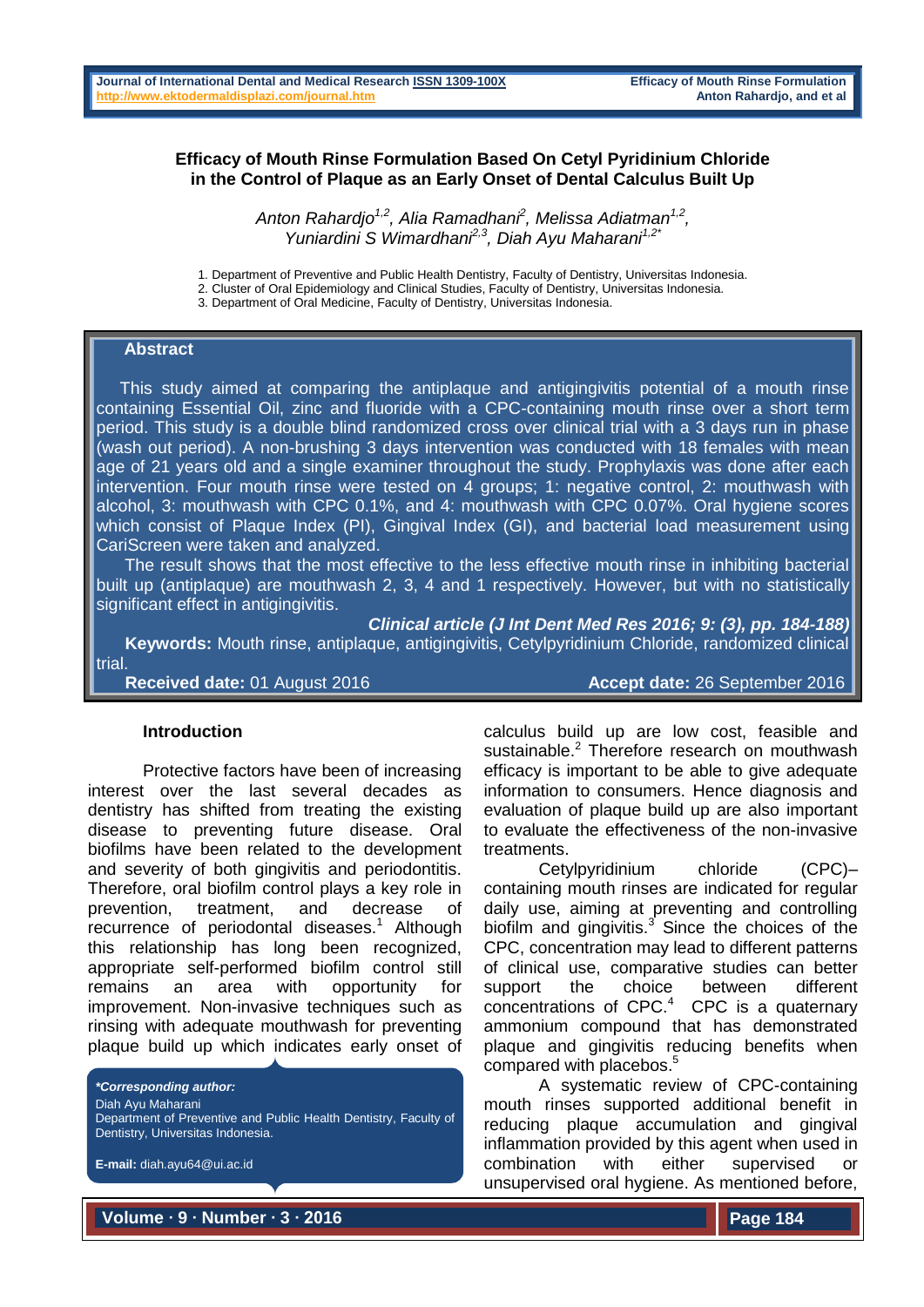in an attempt to meet professional and consumer needs, new products have been formulated providing multiple benefits and consumer value.<sup>6</sup>

The purpose of this study is to test if this CPC containing mouthwash show the same pattern of progressive cumulative clinical benefits. To test this new formula, a group of Indonesians were selected to be the study population, considering that literature has shown higher prevalence and severity of gingivitis in developing countries than in populations in developed countries.

## **Materials and methods**

This study is a before and after cross over randomized double blind clinical study. Female subjects aged 18 years and over were recruited. Subjects were given a prophylaxis after each run in phase and then use a silica fluoride toothpaste to use for 3 days as the run in phase. Oral hygiene scores which consist of Plaque Index (PI), Gingival Index (GI), and bacterial load measurement were taken and analyzed. $7$  Each respondent were randomly allocated to the test product. Subjects used the study products as part of their normal oral hygiene regimen. Oral soft tissues will be assessed at each examination for detecting any adverse event such as allergic affect. Adverse events were monitored throughout the study. Any concomitant medication, including food supplements and prophylactic treatments were recorded. A Single Examiner did the examinations to minimize potential biases. Intra rater examiner were analyzed with 10% of samples to optimize the reliability of examinations.

At baseline and after 3 days of mouth rinse, subjects received the oral examination. Following randomization, subjects received a prophylaxis and will begin brushing twice daily with the provided fluoride toothpaste and rinsing twice daily with 15 mL of the assigned mouth rinse for 30 seconds. Convenient sampling will be employed, concordant with the stated inclusion and exclusion criteria. Subjects will be monitored for compliance by keeping good contact with them by regular texting. Moreover, mouthwash are bottled for a weekly proportion, so then subjects need to refill with new mouthwash bottles, meeting the research administrator. Motivational interviewing on meetings will conducted and potential adverse

events will be well monitored. Further, remuneration were periodic.

The inclusion criteria were female subjects aged 18-30 years, willing to participate and have signed the informed consent, able to comply with the study procedures, no medical conditions that prevent a person from brushing their teeth, has minimum of 20 natural healthy teeth with no indication of extraction, has Turesky modification of the Quigley and Hein Index more then 1.5, has Loe and Silness Index more then 1, has Class 3 Calculus in lower lingual teeth 321|123, non-smoker.<sup>8</sup> Exclusion Criteria were occurrence of adverse event, withdrawal, sickness that could bias the results, not complying with the study procedures that could bias the research results, such as using xilytol gum, CCP ACP, gargling solution and other medication.

Subjects were monitored for the primary outcomes of Gingival Index (GI) and Plaque Index (PI) at baseline and after 3 days. $9$  Subjects were randomly assigned for mouth rinse groups to do unsupervised rinsing twice a day use with CPC or positive or negative control rinse in conjunction with normal brushing. Subjects may discontinue from the clinical study at any time. Subjects are participating this study with their freewill, with full consciousness and without any coercion. In addition, the Principal Investigator has the right to withdraw a subject for any reason that is stated in the exclusion criteria and also for any reason that is in the best interests of the subject, such as force major. The study protocol was considered and approved by the Ethics Committee of the Faculty of Dentistry, Universitas Indonesia (reference number 35/VII/15, No. Protocol: 09760715).

Clinical assessment of mouth rinse efficacy will be assessed before and after 3 days after tested mouthwash usage by using CariScreen Meter and intra oral health indexes. Swab sample will be taken of the plaque from the subjects' teeth, which when combined with special bioluminescence reagents within the swab, will create a reaction which is then measured with the meter. The CariScreen will give a score between 0 and 9,999. A score under 1,500 is considering relatively healthy, while above that shows considerable high bacterial load. A study using oral clinical specimens from pediatric patients demonstrate that ATP-driven bioluminescence can be used in the direct

**Volume ∙ 9 ∙ Number ∙ 3 ∙ 2016**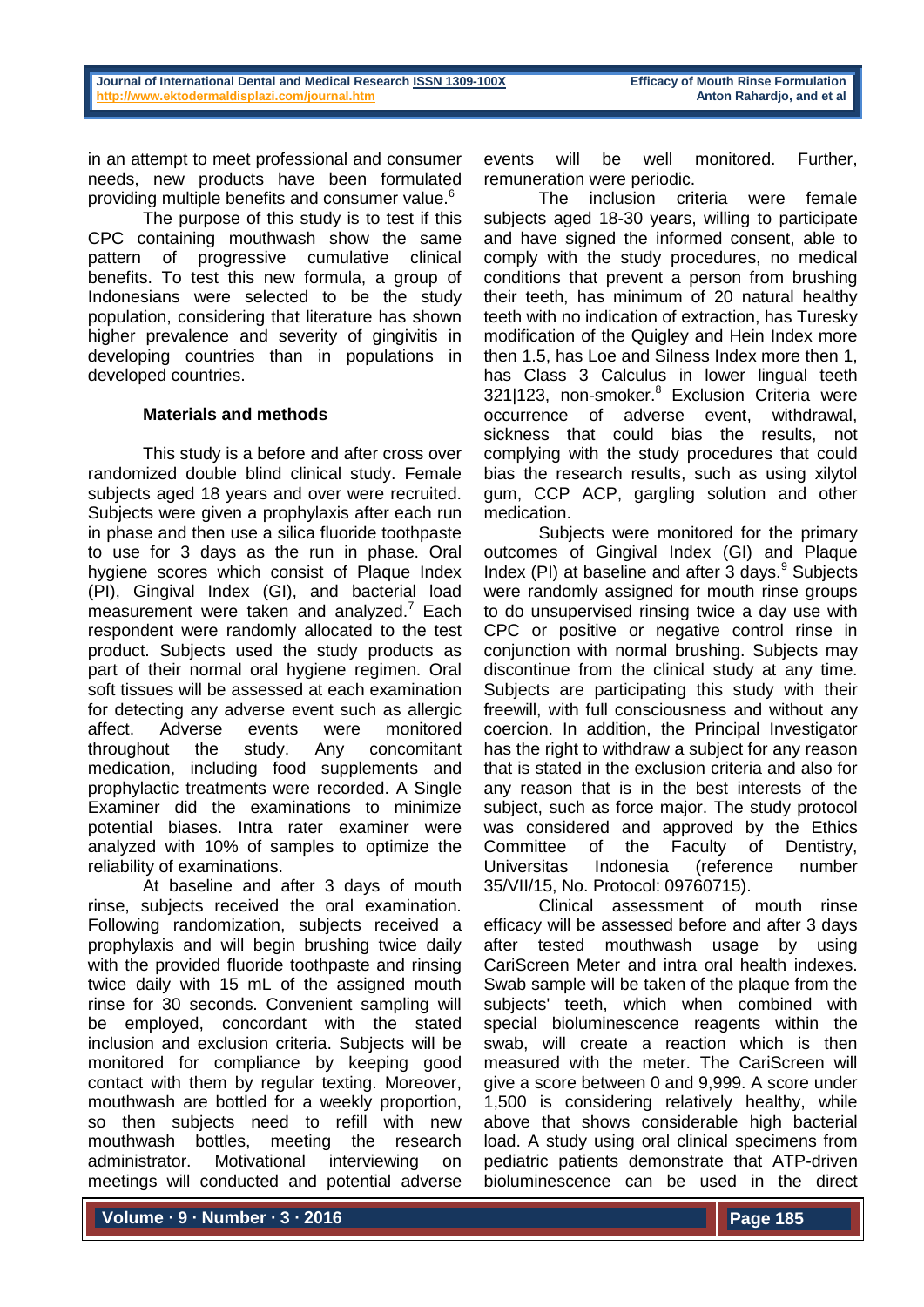determination of bacterial numbers, and can serve as a general assessment indicator for oral hvaiene.<sup>10</sup> ATP-driven bioluminescence may potentially serve as a component of tartar built up risk assessment.

### **Results**

No side effect nor adverse events occurred, nonetheless respondents complained of the strong flavor of the mouth rinse number 2. The data were assessed for a normal distribution using the Shapiro-Wilk test for normality using the computer software SPSS Statistics. Parametric or nonparametric tests were used as appropriate. All of the statistical tests were twotailed, and the significance level was set at 0.05. This means that any p-value lower than 0.05 showed statistically significant difference. Research results represented in Table 1, showed the mean of Cariscreen measurements results before and after mouth rinse usage. The CariScreen will give a score between 0 and 9,999. The higher the score the higher the bacterial load. The coding were  $1 = T-10$ ;  $2 = T-1$ 20;  $3 = T-30$ ;  $4 = T-40$ .

| Mouth | <b>Before</b>  | After       | Delta                       | <b>P-value Before</b><br><b>VS After</b><br>(Wilcoxon) |
|-------|----------------|-------------|-----------------------------|--------------------------------------------------------|
| rinse | Mean (SD)      | Mean (SD)   | (After-Before)<br>Mean (SD) |                                                        |
|       | 4305<br>(3070) | 7619 (1836) | 3314 (2173)                 | 0.001                                                  |
| 2     | 5155<br>(2413) | 3092 (2448) | $-2063(2277)$               | 0.003                                                  |
| 3     | 5604<br>(2469) | 6654 (3048) | 1050 (2470)                 | 0.112                                                  |

**Table 1.** Mean (Standard deviation), of the preand post-treatment Cariscreen Measurement Result and reduction by treatment group.

Mouth rinse 2 showed the highest reduction in bacterial load, followed by mouth rinse 3, 4 and 1. This means that mouth rinse 2 has the best capability in inhibiting bacterial growth in vivo, followed by mouth rinse 3, 4 and 1. Further results were regarding the Plaque Index. Table 2 showed the description of the Plaque Index. Research results represented in Table 2, showed the mean of Plaque Index measurements results before and after mouth rinse usage.

| Score | <b>Description</b>                             |
|-------|------------------------------------------------|
|       | No plaque                                      |
|       | Dot Plaque on gingival margin                  |
| 2     | Line Plaque reaching 1 mm from gingival margin |
| 3     | Plaque more than 1 mm to 1/3 tooth surface     |
|       | Plaque from 1/3-2/3 tooth surface              |
| 5     | Plaque more than 2/3 tooth surface             |

**Table 2.** Description of Plaque Index.

| <b>Mouthwash</b> | <b>Before</b><br>Mean (SD)   | After<br>Mean (SD)          | <b>Delta</b><br>(After-<br>Before)<br>Mean (SD) | P-value<br>Before VS<br>After<br>(Wilcoxon) |
|------------------|------------------------------|-----------------------------|-------------------------------------------------|---------------------------------------------|
| 1                | 1.46 (0.38)                  | 2.47(0.48)                  | 1.01(0.35)                                      | 0.001                                       |
| 2                | 1.77(0.54)                   | 2.25(0.53)                  | 0.49(0.25)                                      | 0.001                                       |
| 3                | 1.78 (0.39)                  | 2.39(0.40)                  | 0.61(0.27)                                      | 0.001                                       |
| 4                | 1.69 (0.54)                  | 2.42(0.70)                  | 0.74(0.52)                                      | 0.001                                       |
| P-value          | 0.079<br>(Kruskal<br>Wallis) | 0.652<br>(One-Way<br>ANOVA) | 0.001<br>(Kruskal<br>Wallis)                    |                                             |

**Table 3.** Mean (Standard deviation), of the preand post-treatment Plaque Index Measurement Result and reduction by treatment group.

Mouth rinse 2 showed the lowest growth of plaque, followed by mouth rinse 3, 4 and 1. This means that mouth rinse 2 has the best capability in controlling for plaque in vivo, followed by mouth rinse 3, 4 and 1. Further results were regarding the Gingival Index. Table 4 showed the description of the Gingival Index. Research results represented in Table 5, showed the mean of Gingival Index measurements results before and after mouth rinse usage.

| Score                                          | <b>Description</b>                                                           |  |  |
|------------------------------------------------|------------------------------------------------------------------------------|--|--|
| 0                                              | Normal                                                                       |  |  |
| 1                                              | Light Inflammation, mild edema, mild color<br>change, no Bleeding on Probing |  |  |
| 2                                              | Moderate Inflammation, redness, edema,<br>shiny, Bleeding on Probing         |  |  |
| <b>Table 4. Description of Gingival Index.</b> |                                                                              |  |  |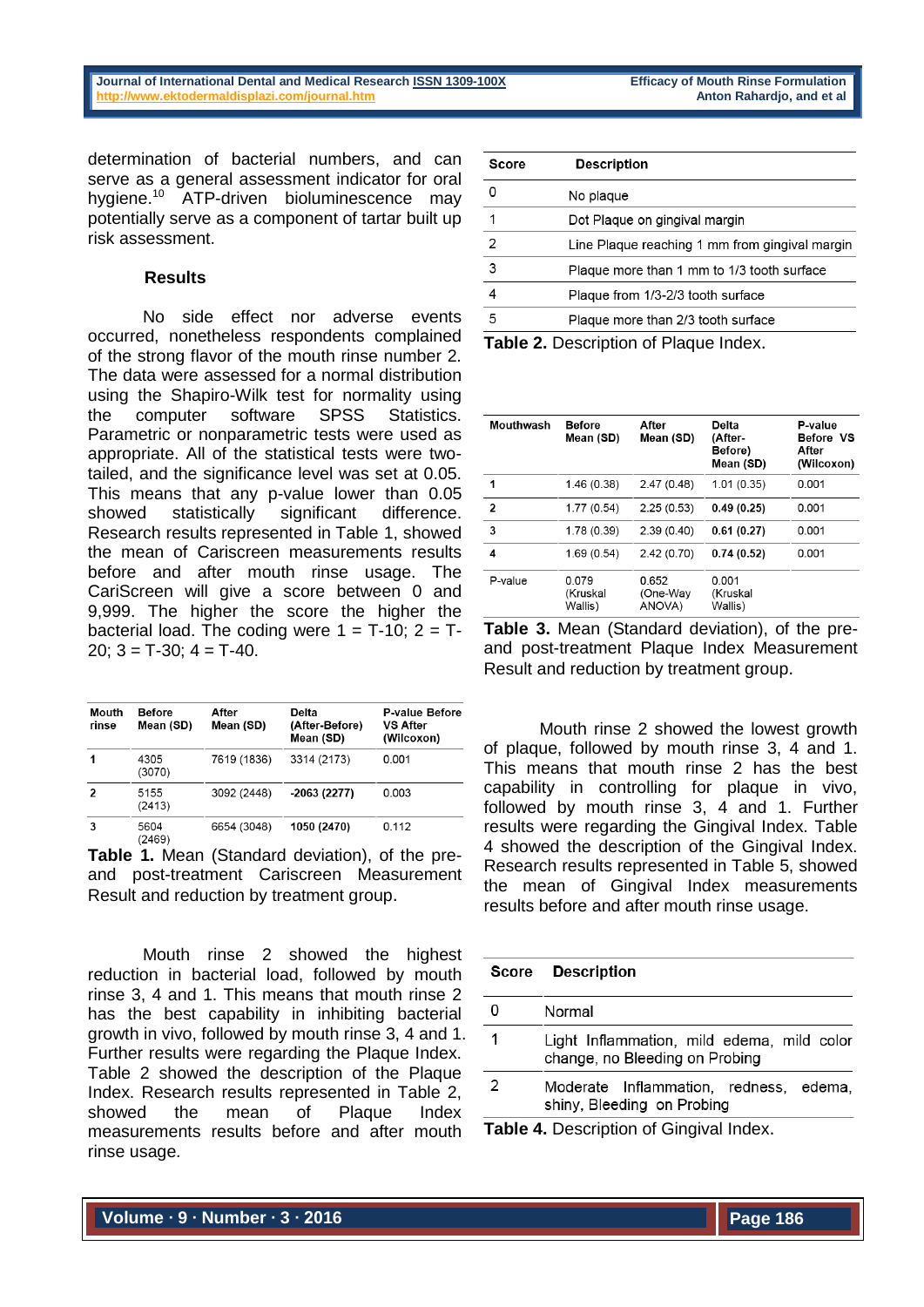| Mouthwash      | <b>Before</b><br>Mean (SD)    | After<br>Mean (SD)           | Delta<br>(After-<br>Before)<br>Mean (SD) | P-value<br><b>Before VS After</b><br>(Wilcoxon) |
|----------------|-------------------------------|------------------------------|------------------------------------------|-------------------------------------------------|
|                | 0.009(0.022)                  | 0.018(0.036)                 | 0.009(0.042)                             | 0.380                                           |
| $\mathfrak{p}$ | 0.009(0.017)                  | 0.004(0.013)                 | $-0.004(0.013)$                          | 0.157                                           |
| 3              | 0.007(0.015)                  | 0.004(0.013)                 | $-0.002(0.022)$                          | 0.655                                           |
| 4              | 0.002(0.009)                  | 0.009(0.022)                 | 0.007(0.025)                             | 0.257                                           |
| P-value        | 0.575<br>(Kruskal-<br>Wallis) | 0438<br>(Kruskal-<br>Wallis) | 0.293<br>(Kruskal-<br>Wallis)            |                                                 |

**Table 5.** Mean (Standard deviation), of the preand post-treatment Gingival Index Measurement Result and reduction by treatment group.

Gingival Index showed no difference in any groups. This might be caused by the short period of the use of the mouth rinse that might not affect the gingiva nor the periodontal tissue. The bacterial growth might be not enough to evoke for inflammation.

## **Discussion**

Previous studies measured biofilm cell survival using adenosine triphosphate (ATP) bioluminescence. Rapid adenosine triphosphate (ATP) driven bioluminescence assays have long been used in the quantitative determination of bacterial numbers and most recently in dental plaque assessment studies. Using the luciferin substrate and luciferase enzyme, bacterial ATP can be quantified by measuring the release of visible light. This study deployed CariScreen to measure intra oral bacterial load. CariScreen Testing Swabs were used in conjunction with the CariScreen Testing Meter for a simple 1-minute chair-side bacterial test for assessing biofilm cell survival on patients, particularly in measuring the adenosine triphosphate (ATP) bioluminescence. CariScreen uses ATP bioluminescence to identify oral bacterial load. The test is quick and painless. CariScreen Testing meter has been proven to be one of the most effective and accurate way to detect the level of bacterial load in vivo.<sup>10</sup>

Calculus formation is the result of petrification of dental plaque biofilm, with mineral ions provided by bathing saliva or crevicular fluids.<sup>11</sup> Supra gingival calculus formation can be controlled by chemical mineralization inhibitors, applied in toothpastes or mouth rinses.<sup>12</sup> These agents act to delay plaque calcification, keeping deposits in an amorphous non-hardened state to facilitate removal with regular hygiene.<sup>13</sup> Clinical efficacy for these agents is typically assessed as

the reduction in tartar area coverage on the teeth between dental cleaning.<sup>14</sup> Research shows that topically applied mineralization inhibitors can also influence adhesion and hardness of calculus deposits on the tooth surface, facilitating removal.<sup>15,16</sup>

Due to the fact that evidence based dentistry which analyzes the efficacy of over the counter mouth rinse in Indonesia are not yet widely published, this study poses an interesting method for Public Health Service to help reduce the incidence of gingivitis and periodontitis amongst the population in general. Moreover this study demonstrate the adenosine triphosphate (ATP) bioluminescence method may be considered a useful tool, and is an appropriate tool to assess the efficacy of antiseptic mouthrinses in terms of quantitative reductions of total viable microbial counts in mixed biofilm populations in vivo.<sup>17</sup> This study showed that the tested mouth rinse containing CPC has high efficacy in preventing dental calculus than the control mouthwash.

# **Conclusions**

This study aimed at comparing the antiplaque and antigingivitis potential of a mouth rinse containing EO, zinc and fluoride with a CPC-containing mouth rinse over a short term period. In conclusion, the clinical trial showed that the most effective to the less effective mouth rinse in inhibiting bacterial built up (antiplaque), which were analyzed with Cariscreen and Plaque Index are mouthwash 2 (mouth rinse with alcohol), 3 (mouth rinse with CPC 0.1%), 4 (mouth rinse with CPC 0.07%) and 1 (mouthwash as negative control) respectively, but with no statistically significant effect in antigingivitis which was measured by Gingival Index.

# **Acknowledgements**

This study was supported by The Tempo Group and Universitas Indonesia whom the authors gratefully acknowledged.

# **Declaration of Interest**

The authors report no conflict of interest.

**Volume ∙ 9 ∙ Number ∙ 3 ∙ 2016**